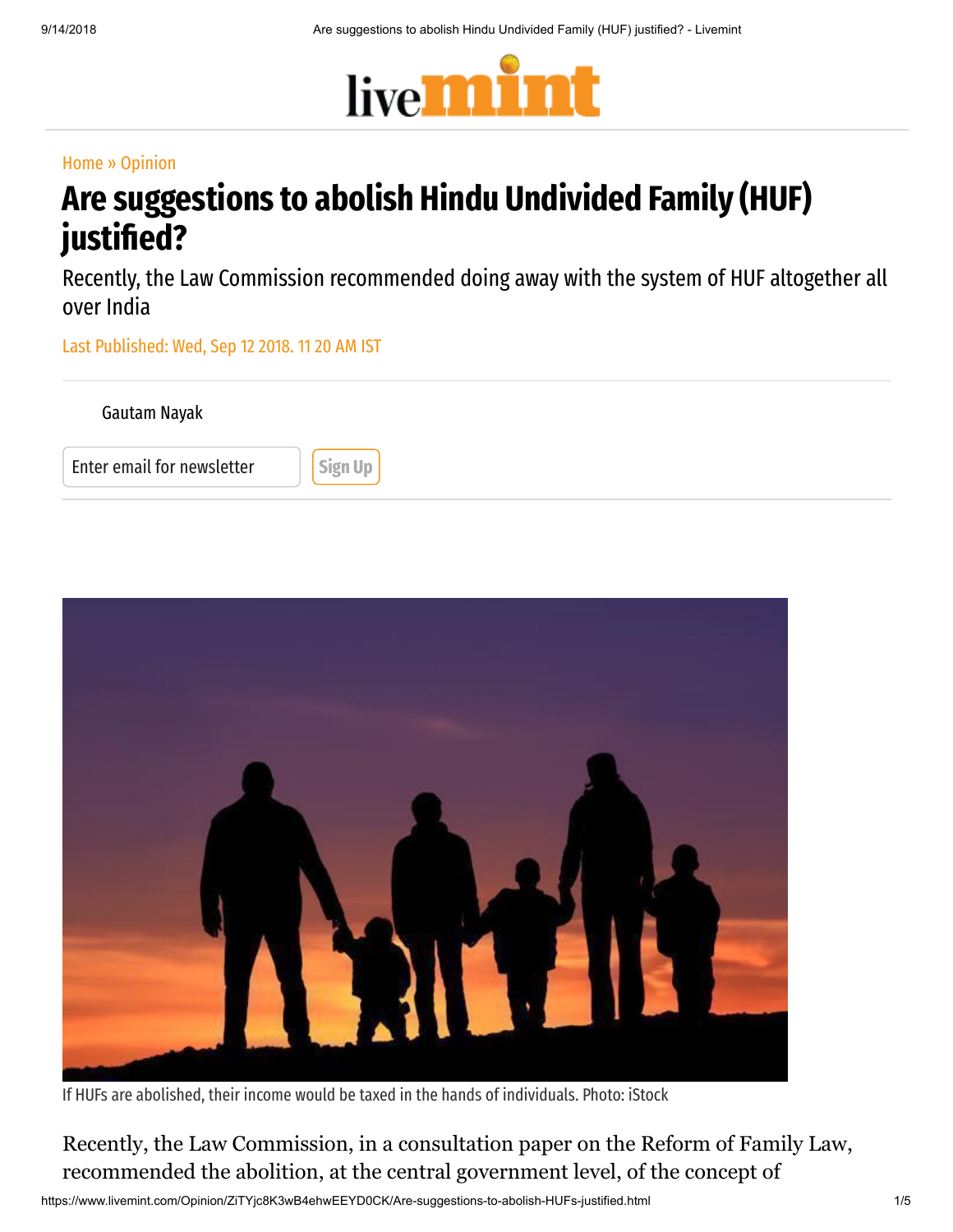coparcenery under Hindu law, which forms the basis of a Hindu Undivided Family (HUF). In other words, the recommendation is to abolish the system of HUF altogether all over India.

The reasons for such recommendations are that there are various lacunae, anomalies and inconsistencies in the Hindu Succession Act, 1956 as amended to grant equal rights to daughters of coparceners as to sons, and that the institution of [HUF](https://www.livemint.com/Money/Vs7FUmfHyknwk81olSPA1M/Daughters-are-also-coparceners-in-HUF.html) was being used for tax avoidance. How far is this justified?

If one examines the basis for the Law Commission's views, these are reports of various committees of the 1940s to 1970s. Only one report is the 174th Report of the Law Commission in 2000, on the proposed reforms in Kerala relating to property rights of women. After each of these reports, there have been various amendments to the Hindu Succession Act. The basis of the conclusion that [HUFs are used for tax avoidance](https://www.livemint.com/Money/Xpv4c2blnXVtNQQokyA77K/What-is-Hindu-Undivided-Family-and-how-is-it-taxed.html) is the Direct Taxes Enquiry Committee Report, 1971. After this report, the tax laws were amended to derecognise partial partitions of HUFs, which was the primary means of tax avoidance. The impact of these amendments on the conclusions arrived at by those committee reports does not seem to have been considered by the Law Commission.

Today, as any tax practitioner will testify, HUFs are hardly ever used for tax avoidance. The tax savings through an HUF is minimal, as it is only incomes up to  $\bar{\tau}$  10 lakh which give a tax benefit of only  $\bar{\tau}_1$ , 95,000. As against this, one has to factor in the time and effort of maintenance of separate records, accounts and of compliance. In most cases, it is just not worth the effort.

Also, the complexity of Hindu law after the amendments has ensured that most families prefer to steer clear of HUFs. They, in fact, prefer to partition existing HUFs, particularly as the younger generation does not want the complexity and uncertainty which goes with an HUF, more so if some of the family members are non-residents.

Therefore, the concern about the tax revenues does not seem justified, as abolition of HUFs will hardly result in any increase in tax collection.

As regards the complexities in laws, the question that springs to mind is—could not the laws have been drafted with a little better thought and after considering possible [anamolies and lacunae](https://www.livemint.com/Money/fwMs4ZuyIoctPyaXX82c2J/A-Hindu-widow-cannot-be-the-karta-of-her-late-husbands-Hind.html)? The law after all has been drafted by the government. One wonders whether an abolition law, drafted by the same government, which may be equally replete with anamolies and lacunae, will really help remedy the problem of complexity in law, or whether it will give rise to much more litigation and uncertainty.

In principle, there can be no argument with doing away with the concept of HUF as a separate unit of taxation. The state of Kerala has already abolished coparcenery since